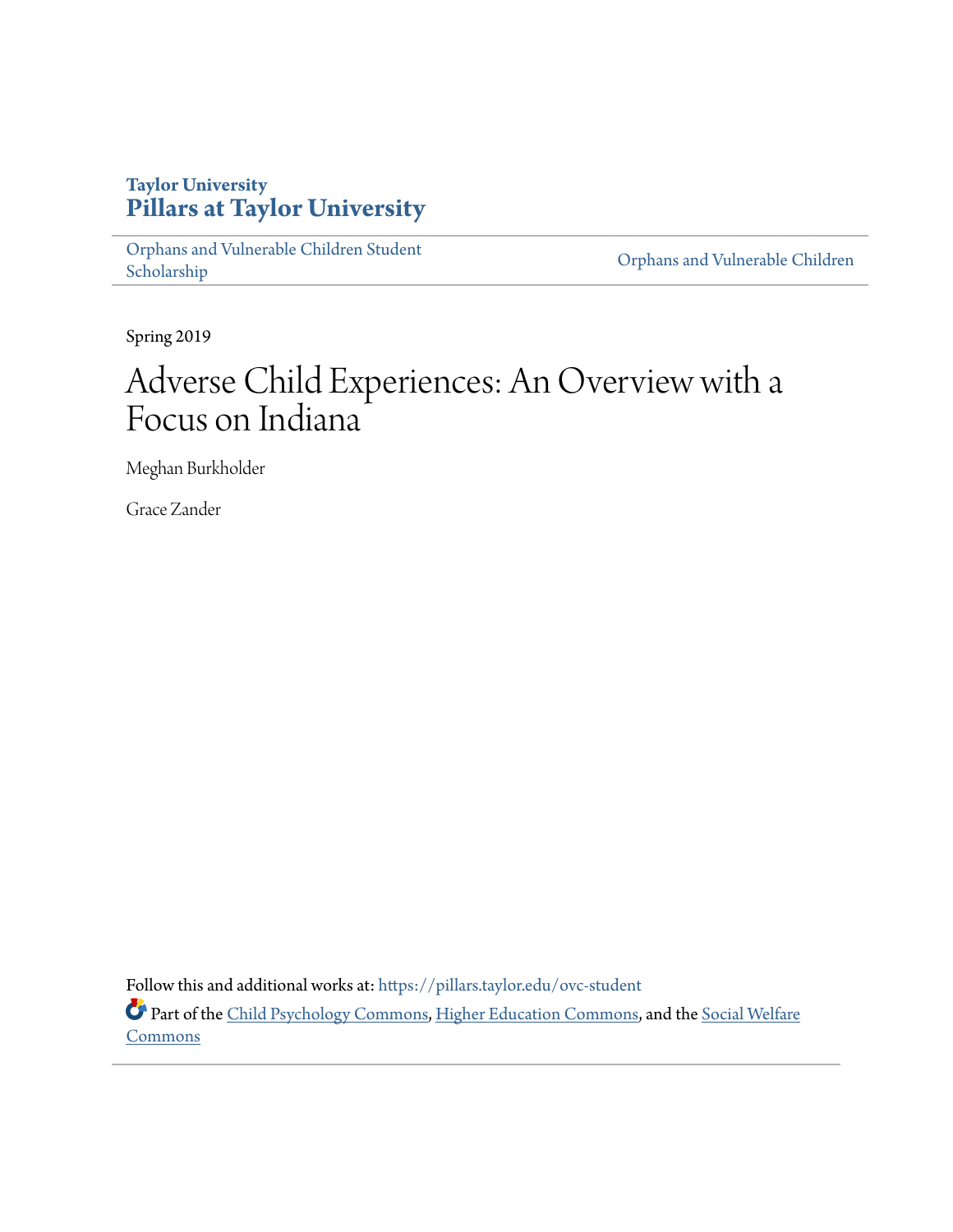Adverse Child Experiences: An Overview with a Focus on Indiana

Meghan Burkholder and Grace Zander

Taylor University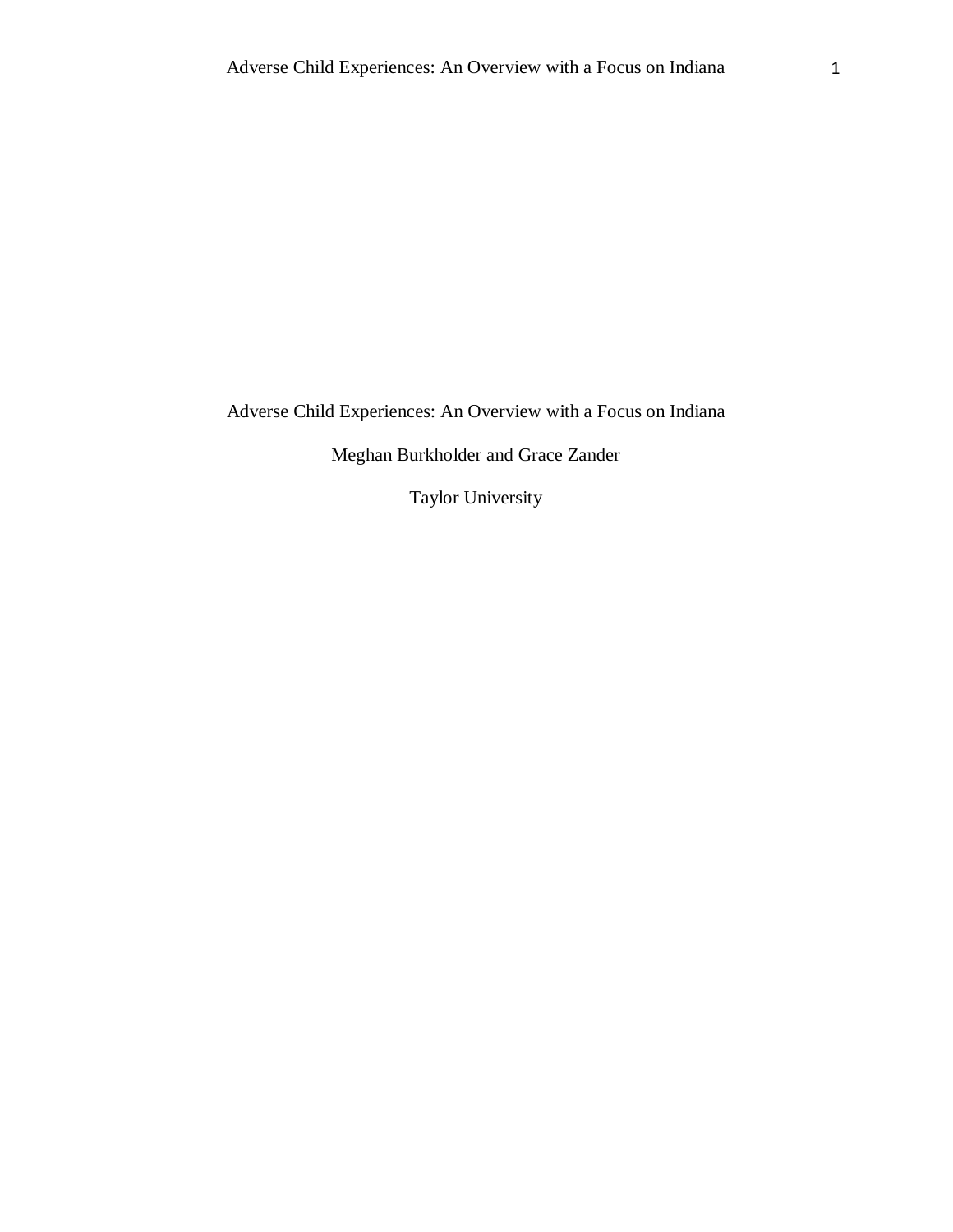#### **An Overview of Adverse Child Experiences**

Adverse child experiences, otherwise known as ACEs, impact the lives of too many children worldwide. Not only are kids deprived of a happy and healthy childhood, but they are left with consequences that last a lifetime. The purpose of this paper is to explore the impact that ACEs have on children specifically in Indiana, but first it is essential to fully define the term and to understand exactly how children's health is affected. It is also important to then discuss the prevalence of ACEs on a national level in order to provide context for understanding the extent to which ACE's effect children in Indiana.

According to the Center for Disease Control (CDC), the term adverse child experiences is used to describe "all types of abuse, neglect, and other potentially traumatic experiences that occur to people under the age of 18" (CDC). The term gained recognition in 1998 when a large study was published which revealed the strong link between ACEs and a multitude of negative health outcomes. This study was conducted by the American health maintenance organization Kaiser Permanente and the CDC and consisted of 9,508 participants. Through a questionnaire, the researchers studied seven aspects of childhood adversity- psychological, physical, or sexual abuse; violence against mother; or living with household members who were substance abusers, mentally ill or suicidal, or ever imprisoned. The results of the questionnaire were then compared to each participant's measure of adult risk behavior, health status, and disease. From these methods, the study showed that "the seven categories of adverse childhood experiences were strongly interrelated and persons with multiple categories of adverse childhood experiences were strongly interrelated and persons with multiple categories of childhood exposure were likely to have multiple health risk factors later life" ("CDC-Kaiser ACE Study", 2019). The profound results of this study revealed how not only do ACE's cause trauma to a child in their youth but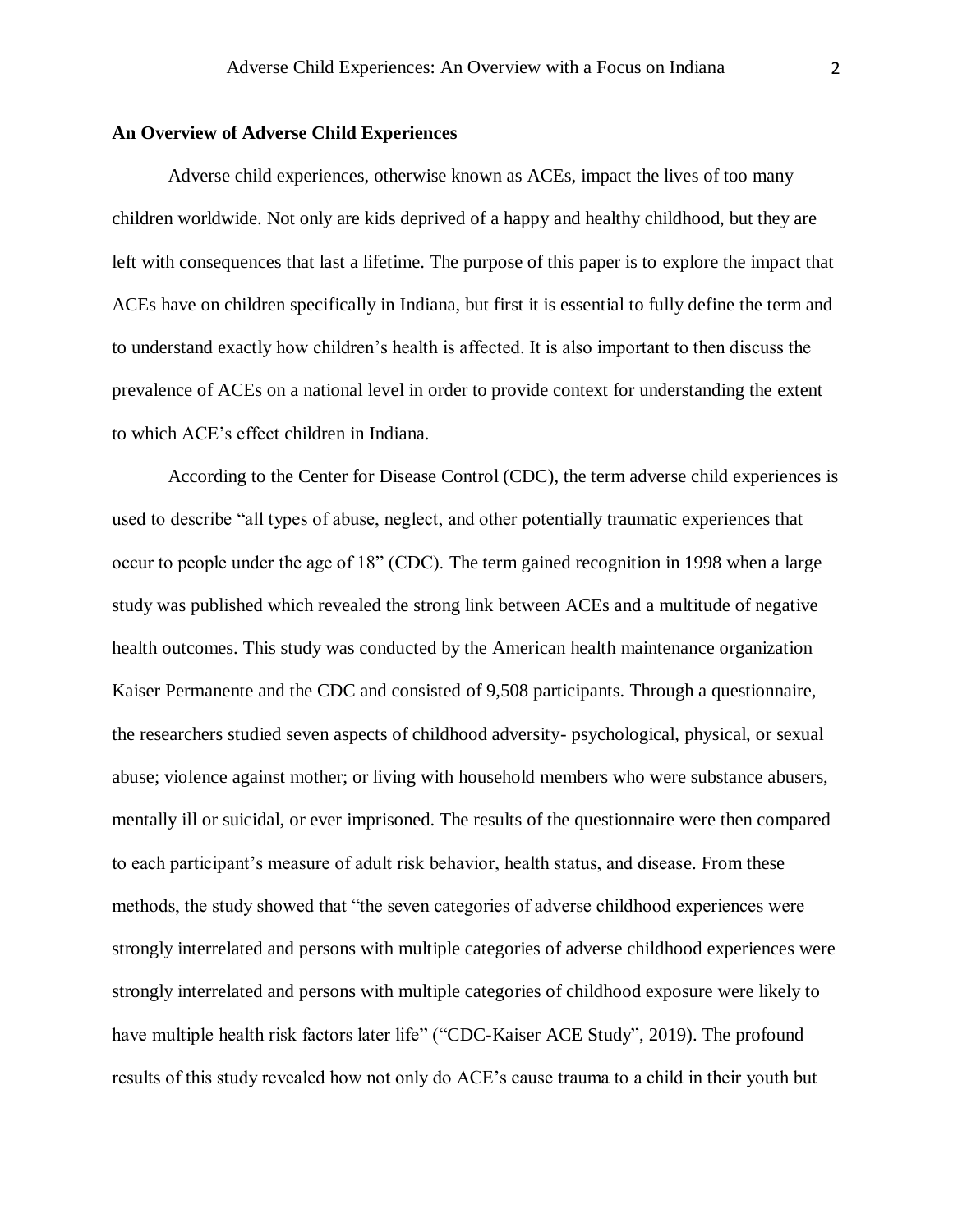can also cause a wide range of issues that impact their entire life. According to the research organization Child Trends, some studies have shown that there is a higher risk of negative physical or mental health outcomes if an individual experiences four or more adverse child experiences. Additionally, the prevalence of most ACEs increases in older children. This would be expected because as a child grows older, they have the potential to be exposed to a greater number of hardships. The only ACE that has been found to not increase by age is economic hardship (Sacks, Murphey, & Moore, 2014).

#### **The Impact of Adverse Child Experiences on Health and Well-Being**

After the definition of adverse child experiences became more accepted among researchers, studies were conducted to figure out how exactly ACE's can have such a grand impact on a person's health. ACEs are the best predictor of poor health and the second-best predictor of academic failure ("Indiana Child Well-Being Data", 2015). In her book *The Deepest Well: Healing the Long-Term Effects of Childhood Adversity, Nadine Burke Harris describes a* potential explanation known as toxic stress. Harris introduces this topic by explaining a study conducted in 2009, analyzing the effects of ACEs on the functioning of the body's stressresponse system. This was done through the analyses of children's cortisol levels, some of which had been maltreated and others who had not. The researchers found that someone who is exposed to high, continuous stress at an early age can lose the ability to return to normal cortisol levels. The term used to describe this phenomenon is disruption of feedback inhibition. As defined by Merriam Webster, feedback inhibition is the "inhibition of an enzyme controlling an early stage of a series of biochemical reactions by the end product when it reaches a critical concentration" ("Feedback Inhibition", n.d). For children who experience adversity, the inability for their bodies to regulate cortisol levels is the suspected cause of later health issues. Harris summarizes this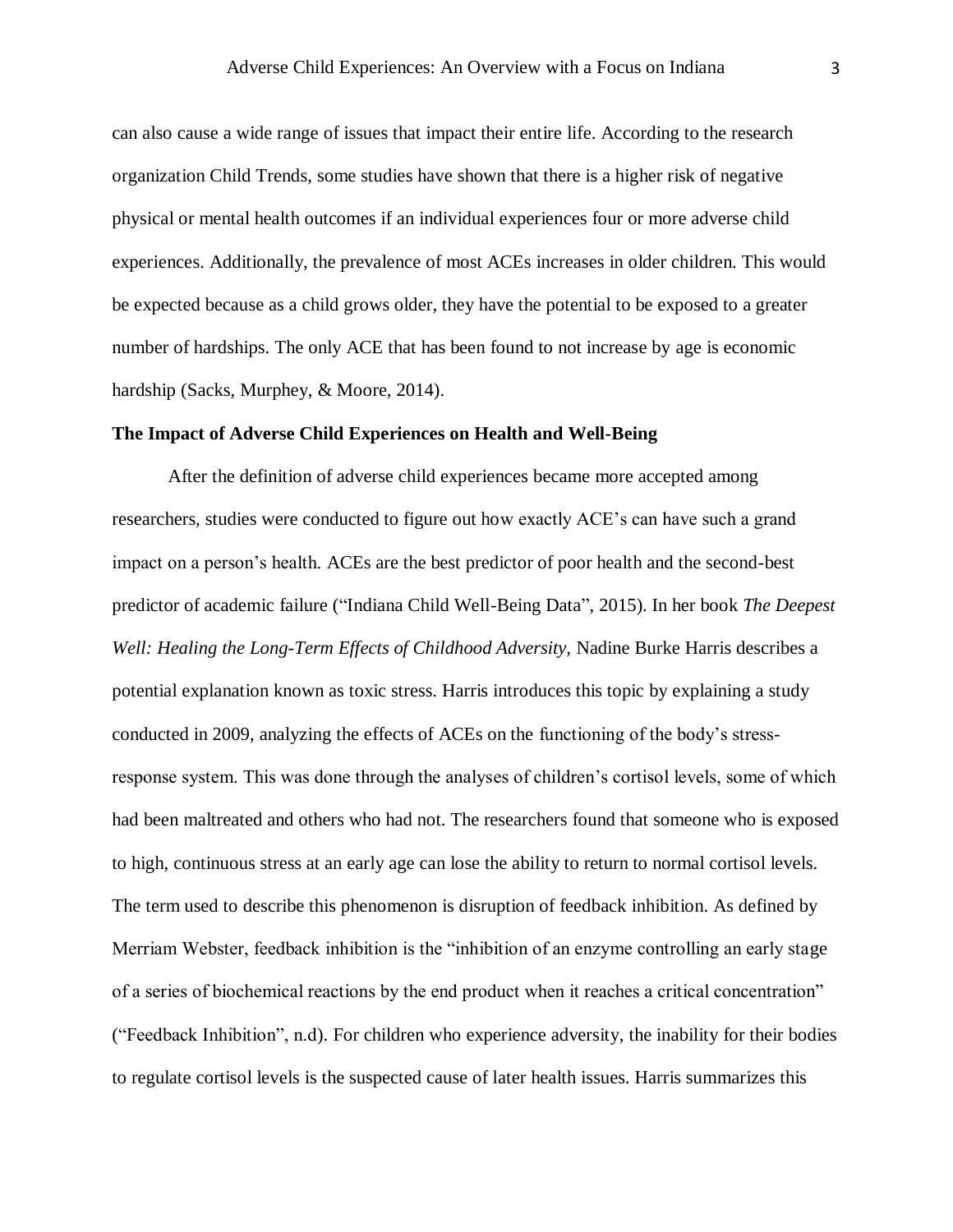concept exceptionally well when she writes, "Toxic stress response can occur when a child experiences strong, frequent, and/or prolonged adversity […] without adequate adult support. This kind of prolonged activation of the stress-response systems can disrupt the development of brain architecture and other organ systems, and increase the risk for stress-related disease and cognitive impairment, well into the adult years" (Harris, 55).

In addition to toxic stress, Harris discusses another factor that has shown evidence to negatively impact the health of children who experience adversity- epigenetics. According to the National Institute of Health, "the epigenome is made up of chemical compounds and proteins that can attach to DNA and direct such actions as turning genes on or off, controlling the production of proteins in particular cells" ("What is Epigenetics?", 2019). The epigenome is affected by one's own experiences and environment. This shows how the experience of toxic stress can even impact a person on the molecular level. The implications of this are important to consider in children who experience adversity because when a response to stress is altered at a molecular level, these changes will carry on throughout one's entire life. The process of epigenetic regulation helps explain why stress response can determine a child's future health. Epigenetic regulation means that the body will turn certain genes on or off when attempting to adapt to stressful experiences, particularly genes that regulate the response to stressful events in the future (Harris, 83).

However, not all children who experience adversity are necessarily destined to a future of poor health. Having a trusted, loving adult in child's life has proven to benefit both the child's mental and physical health. In *The Deepest Well*, Harris expands on this concept through the explanation of a study conducted by Dr. Michael Meaney and colleagues at McGill University. The study looked at whether a rat mother's rate of licking their pups impacted the pup's levels of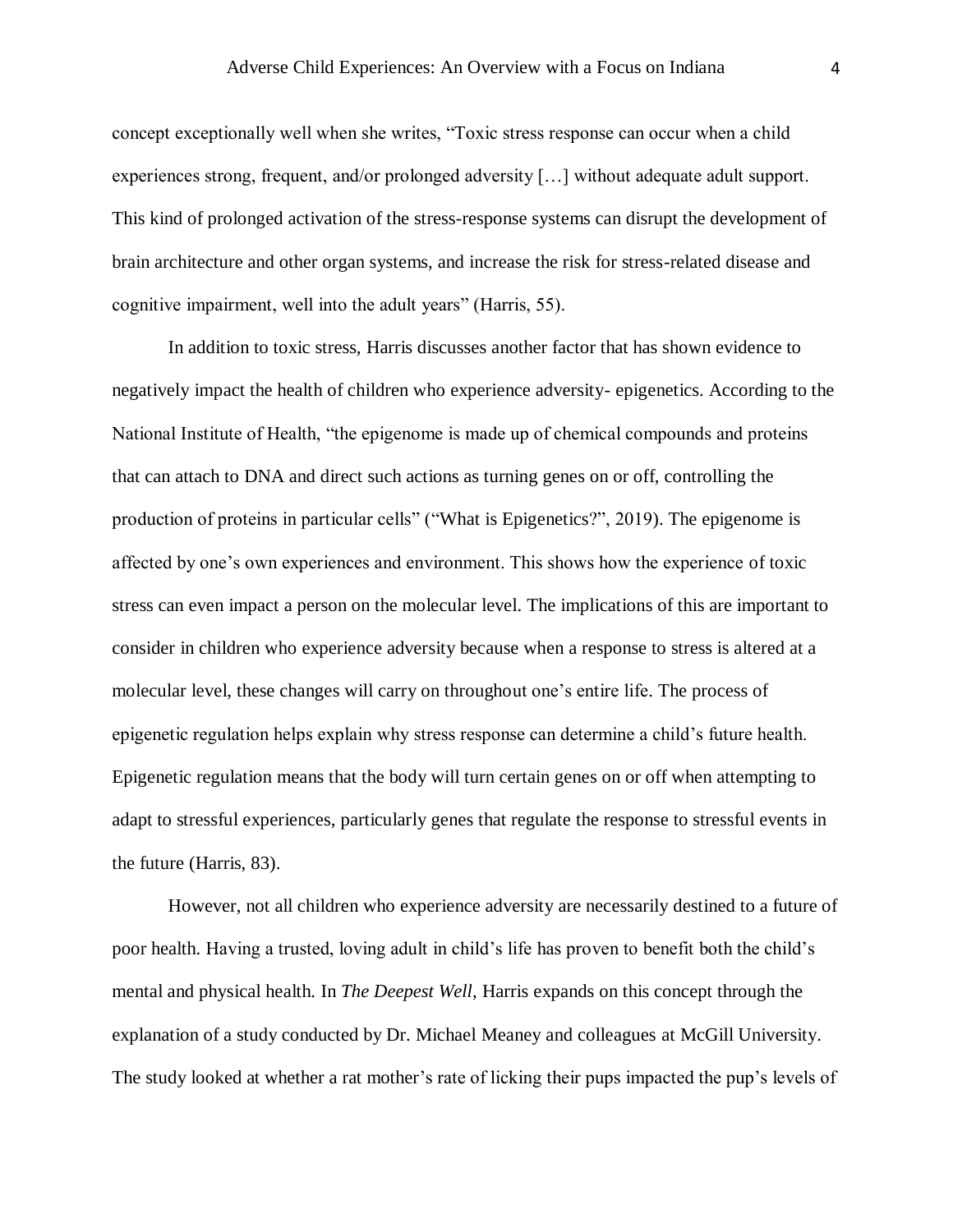stress hormones. Some mothers displayed high levels of licking and grooming behavior while others exhibited lower levels. Through this observation, the researchers found that the pups who received higher rates of licking and grooming had lower levels of stress hormones. Pups who received less affection not only had higher levels of stress hormones when placed in restraints for twenty minutes, but they even had more difficulty shutting off their stress response compared to the other pups. The study concluded that licking and grooming behavior occurring within the first ten days of life had an effect on the pup's stress response that lasted for an entire lifetime. Additionally, "the changes continued into the next generation, because female pups who had high-licker moms became high-lickers themselves when they had their own kids" (Harris, 81). These results imply that even in other species besides humans, a child's exposure to comfort, or lack thereof, could have monumental impacts on stress levels and ultimately health outcomes. This concept has been replicated in other sources, adding to its credibility. For example, research relayed through the Indiana Youth Institute claims that "positive childhood experiences can mitigate the stressful or traumatic events" and caring adults play a vital role in assisting children to build long-term resilience (Silverman, 2018). Understanding how the negative consequences of ACEs can be improved or avoided is extremely important when creating methods to combat the effects of child adversity.

### **Adverse Child Experiences in the United States**

Now that the definition and consequences of adverse child experiences are well understood, it is now useful to explore how ACEs effect children throughout the United States. Dr. Robert Block, former President of the American Academy of Pediatrics, stated that "adverse child experiences are the single greatest unaddressed public health threat facing the United States today" ("Who Needs to Pay Attention to the ACE Study", 2015). This statement is supported by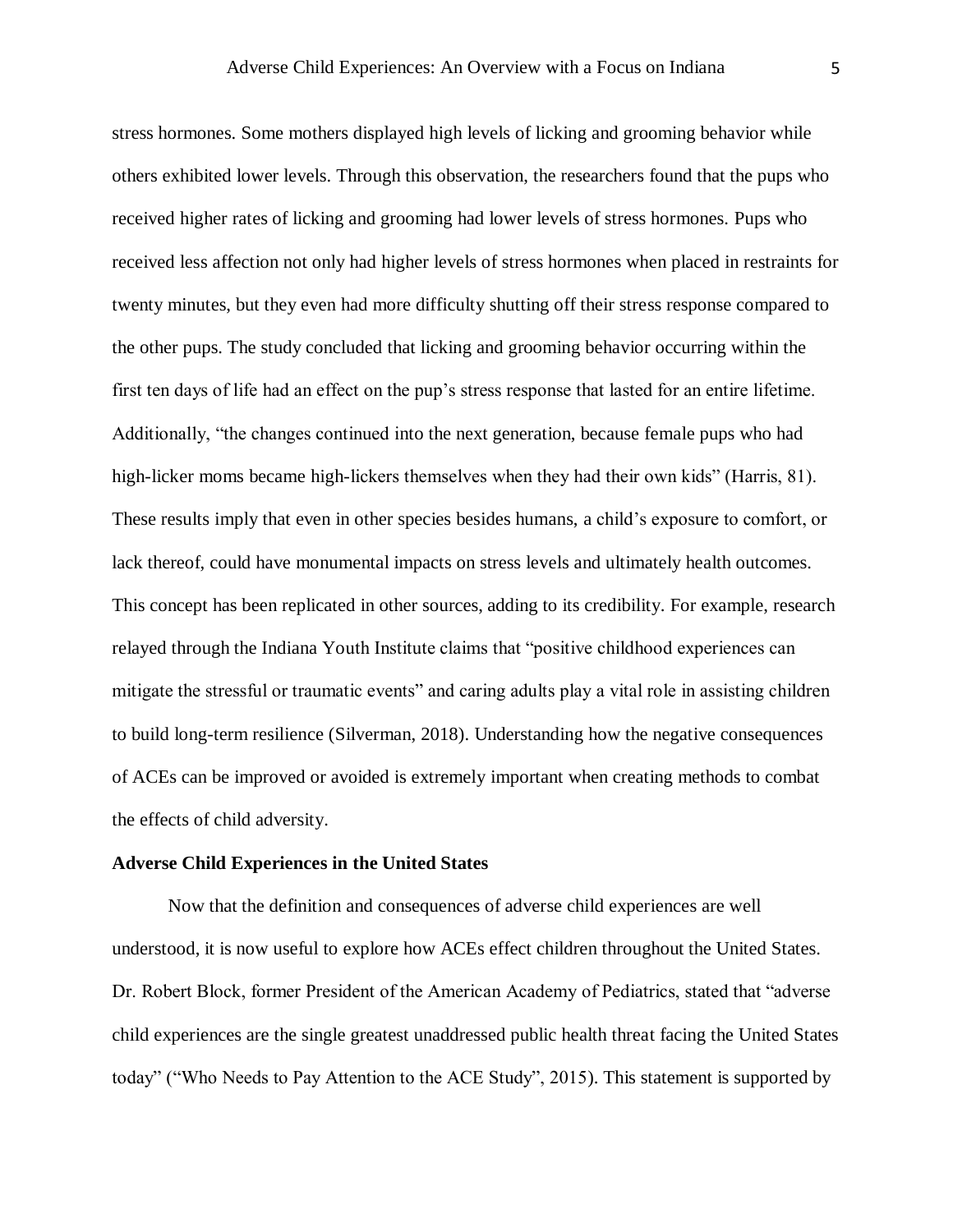other national leaders in health care, public health and child development. There is a great deal of research regarding the prevalence of ACEs in the United States. The use of statistics is a helpful way to measure how pervasive ACEs truly are on a national level. A research brief published in 2014 by Child Trends reports that 46% of children in the U.S have experienced at least one ACE and 22.6% have experienced two or more. There is only a slight majority of children who have not experienced any ACEs. In fact, sixteen states report over half of children as having experienced at least one ACE. Connecticut and New Jersey are among the states with the lowest prevalence rates, while Oklahoma consistently reports high prevalence (Sacks, Murphey & Moore, 2014). The national statistics have remained fairly constant over the years. For example, the 2016 National Survey of Children's Health (NSCH) reported that nearly half of all US children had experienced at least one ACE, that is 34 million children aged 0-17 (Bethell, Davis, Gombojav, Stumbo & Powers, 2017). Almost identical rates exist even two years after the 2014 research brief mentioned above. Therefore, adverse childhood experiences pose a threat to all children nationwide and the future health of children in the United States is at risk.

While childhood adversity is a threat to every child, there are certain sociodemographic characteristics that put some groups at a higher risk than others. One of the characteristics that impacts a child's risk for experiencing adversity is race or ethnicity. Research published by Child and Adolescent Health Measurement Initiative (CAHMI) reports that the prevalence of ACEs are disproportionately lower for White and Non-Hispanic children, and are lowest for Asian children. Black children represent the group with the highest prevalence of ACEs with over 6 out of 10 reporting adverse experiences, representing 17.4% of all children in the United States with ACEs (Bethell, Davis, Gombojav, Stumbo & Powers, 2017). Another sociodemographic characteristic that impacts the prevalence of childhood adversity is household income. A study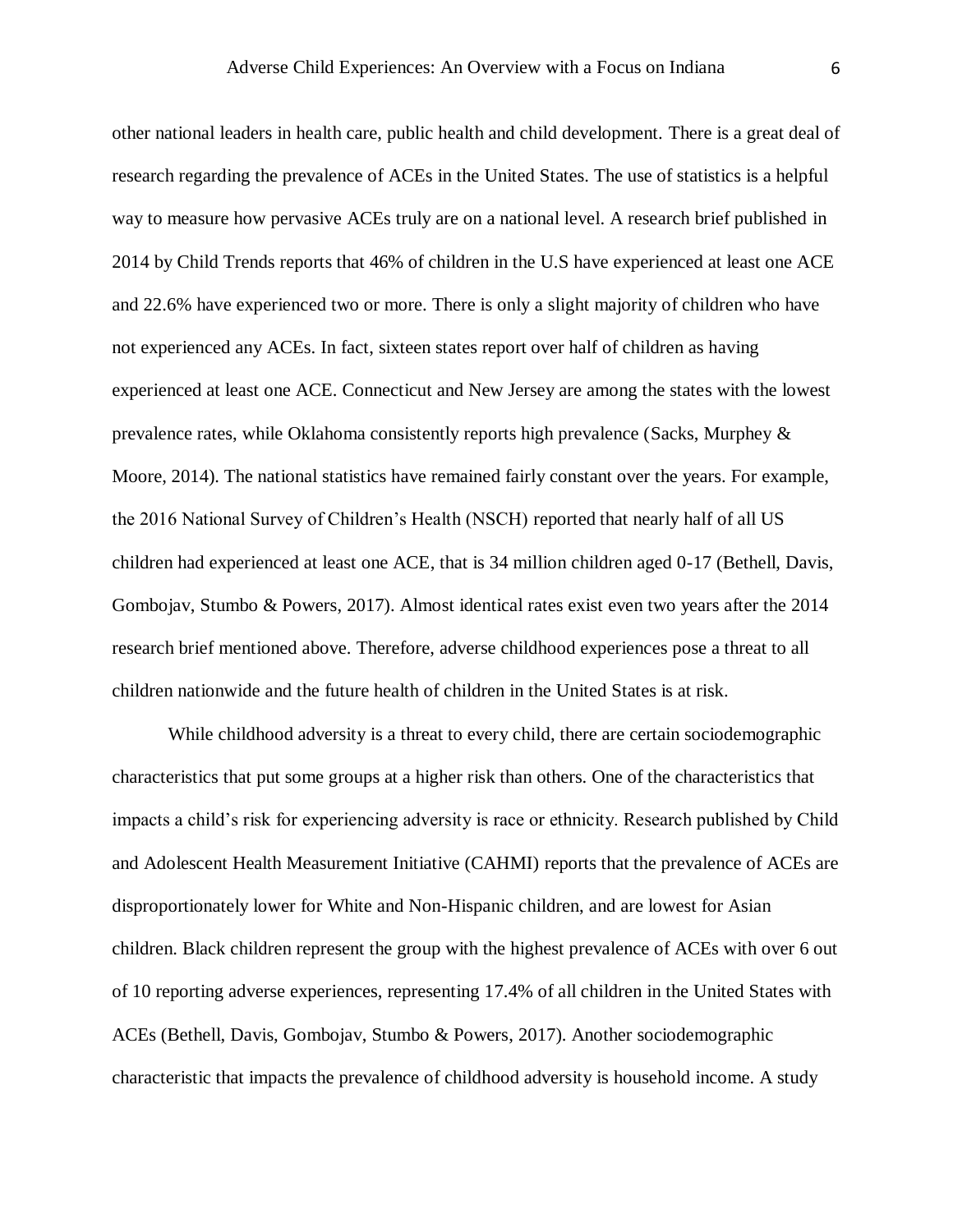published in the *Journal of the American Medical Association* studied adults who reported adverse childhood experiences and found that these adults were more likely to have an annual income of less than \$15,000. This study also analyzed other sociodemographic characteristics and discovered that the adults who reported ACEs were also more likely to have less than a high school education, be unemployed, and/or identify as gay or lesbian (Merrick, Ford, Ports  $\&$ Guinn, 2018). Not only is it important to consider which groups are affected most, but it also must be noted which specific ACEs are most common among children in the United States. The research organization Child Trends reports that "economic hardship is the most common adverse childhood experience reported nationally and in almost all states, followed by divorce or separation of a parent or guardian" (Sacks, Murphey & Moore, 2014). Economic hardship has a prevalence rate of 26% among children in the US ages 0-17, followed by a 20% prevalence rate for divorce or separation. The next most common ACE in the US is abuse of alcohol which has a prevalence rate of 11%. This is followed by a tie between exposure to neighborhood violence and the occurrence of mental illness, each with a prevalence rate of 9% (Sacks, Murphey  $\&$ Moore, 2014). The issue of childhood adversity throughout the United States is a cause for concern and can be understood even further through the analysis of individual states.

### **Adverse Child Experiences in Indiana**

With the information regarding adversity in children throughout the United States, this can be compared to adversity specifically in Indiana to better understand the scope of impact on the state. The state of Indiana is ranked number 31 out of the 50 states for highest number of ACEs, according to the United Health Foundation ("America's Health Ranking", 2018). The rate of children who have experienced at least one ACE in Indiana is 47.3%, which is similar to the national rate of 46%. The same can be said for children who have experienced two or more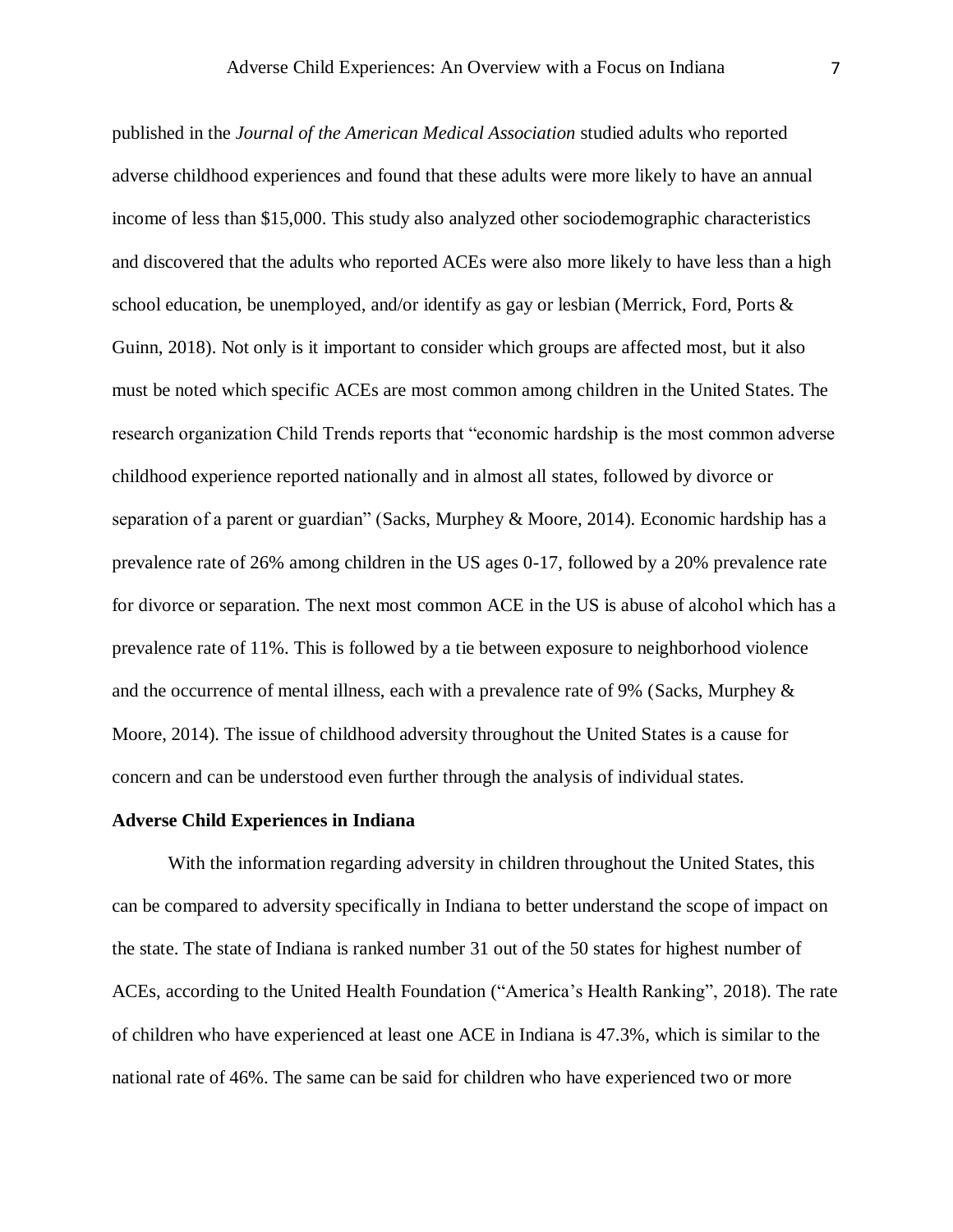ACEs, with the Indiana rate being 24.2% compared to the national rate of 22.6% (Silverman, 2018). While these values are comparable, Indiana's rates do exceed the national level. Indiana also has a higher prevalence of children experiencing at least one ACE than half of it's neighboring states. Additionally, the National Survey of Children's Health reports that "Hoosier youth have a higher prevalence than their peers in eight out of nine ACEs" (Silverman, 2018). It is clear through these statistics that adversity has unfortunately affected many children in Indiana.

The top three most common ACEs in Indiana are the same as they are at the national level- economic hardship, divorce or separation, and abuse of alcohol. However, the prevalence rate of each are different for Indiana, with a rate of 28%, 24%, and 13% respectively. Recall that the fourth most common ACE for the US is a tie between violence and mental illness. There is also a tie when looking specifically at Indiana, but it is instead between violence and incarceration. The prevalence rates for both violence and incarceration in Indiana are 11% (Sacks, Murphey & Moore, 2014). In a questionnaire conducted by the Indiana Youth Survey, children in Indiana were asked about parental/guardian incarceration in addition to other home life questions. According to the results from the questionnaire, "The 2016 estimates for parental incarceration range from 19% ( $12<sup>th</sup>$  grade students) to 24.4% ( $8<sup>th</sup>$  grade students)" ("Their Impact on Substance Misuse and Overall Health", 2018). In other words, 19% of  $12<sup>th</sup>$  grade students and 24.4% of  $8<sup>th</sup>$  grade students in Indiana reported that one or more parent/guardian has been or is incarcerated. These values are shocking and add to the notion that ACEs are numerous and problematic in the state of Indiana.

Not only is childhood adversity linked to a variety of long-term health issues, it also has been noted as a risk factor for youth suicide. Youth who have experienced trauma are at a higher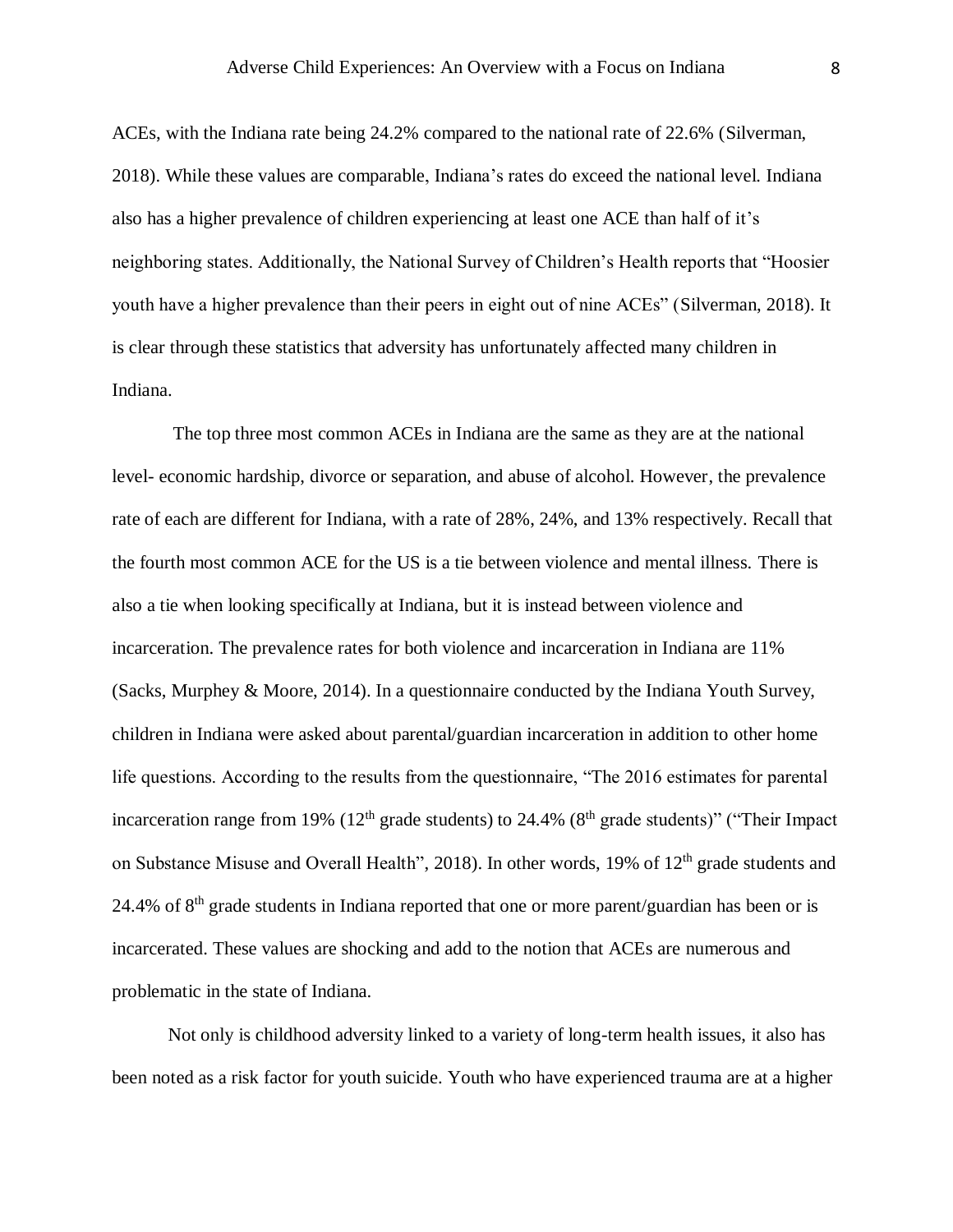risk for suicide, which has become a major issue in Indiana. According to a data brief released by the Indiana Youth Institute, "Hoosier youth are significantly more likely to consider or attempt suicide than their peers nationally. Indiana faces significant disparities in youth suicide among vulnerable groups" ("Youth Suicide in Indiana", 2018). Among its neighboring states, Indiana has the highest percentage of both students who seriously considered attempting suicide and students who made a suicide plan. In fact, "Indiana ranks 2<sup>nd</sup> out of 34 states in the percentage of students who made a suicide plan and ranks  $3<sup>rd</sup>$  out of 37 states in the percentage of students who seriously considered attempting suicide." The number of students who seriously considered suicide even increased from 18% in 2005 to 19.8% in 2015 ("Youth Suicide in Indiana", 2018). Clearly, suicide among youth is a major problem in the state of Indiana. The role of childhood adversity and trauma must be noted when considering this issue. Taking measures to prevent ACEs is extremely important to the physical and mental health of youth in Indiana and beyond.

## **Concluding Remarks**

Looking at the prevalence of adverse childhood experiences in Indiana, it is clear that measures must be taken to combat this issue. According to IUPUI Center for Health Policy, "ACEs warrant attention and intervention from policymakers, social workers, and healthcare because of the diverse social, health, and economic impacts" ("Their Impact on Substance Misuse and Overall Health", 2018). By appropriately addressing childhood adversity, health outcomes can be improved, and resilience can be strengthened in children who experiences ACEs. One way to appropriately address ACEs is through practicing trauma informed care in the health sector. The American Academy of Pediatrics (AAP) endorses the evaluation of familial and household conditions during children's clinical visits ("Their Impact on Substance Misuse and Overall Health", 2018). However, the AAP endorsement is not enough to combat the issue.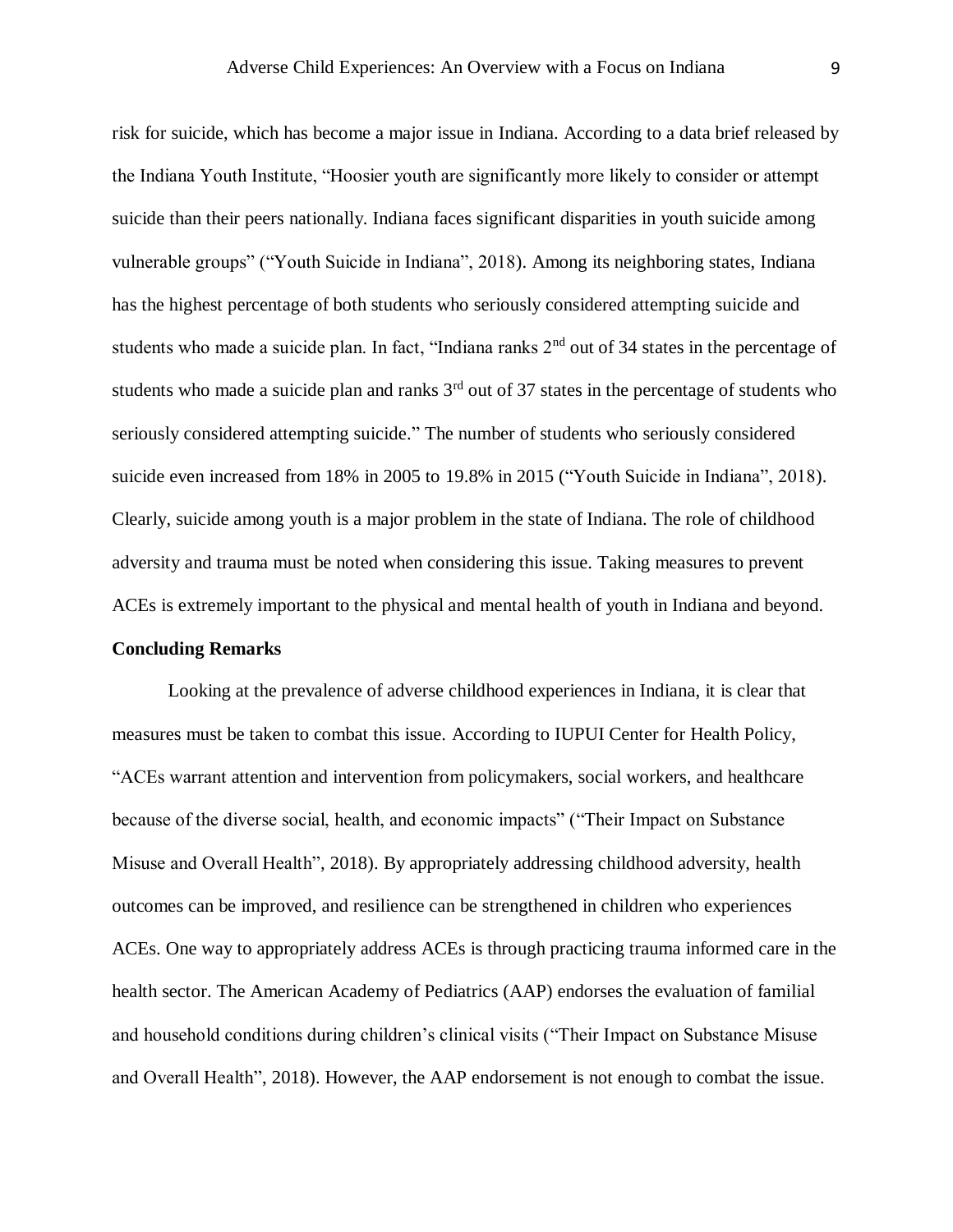A survey of pediatricians conducted in 2013, 15 years after the original ACE study was published, found that nearly 90% of pediatricians were generally unfamiliar with the ACE study. Additionally, the survey found that only 4% of pediatricians regularly ask their patients about ACE's and 32% never ask about any ("Their Impact on Substance Misuse and Overall Health", 2018). These findings clearly show that those impacted by childhood adversity are being neglected, and more should be done to resolve and understand the issue. By recognizing the long-term health consequences of adverse childhood experiences and understanding the prevalence of such experiences on both a national and state level, more effective methods can be taken to decrease the negative impact ACEs have on society's youth. While some adversity may be inevitable, the way in which the health sector and community supports children with ACEs has monumental effects on youth resilience, and therefore influences the overall well-being of children.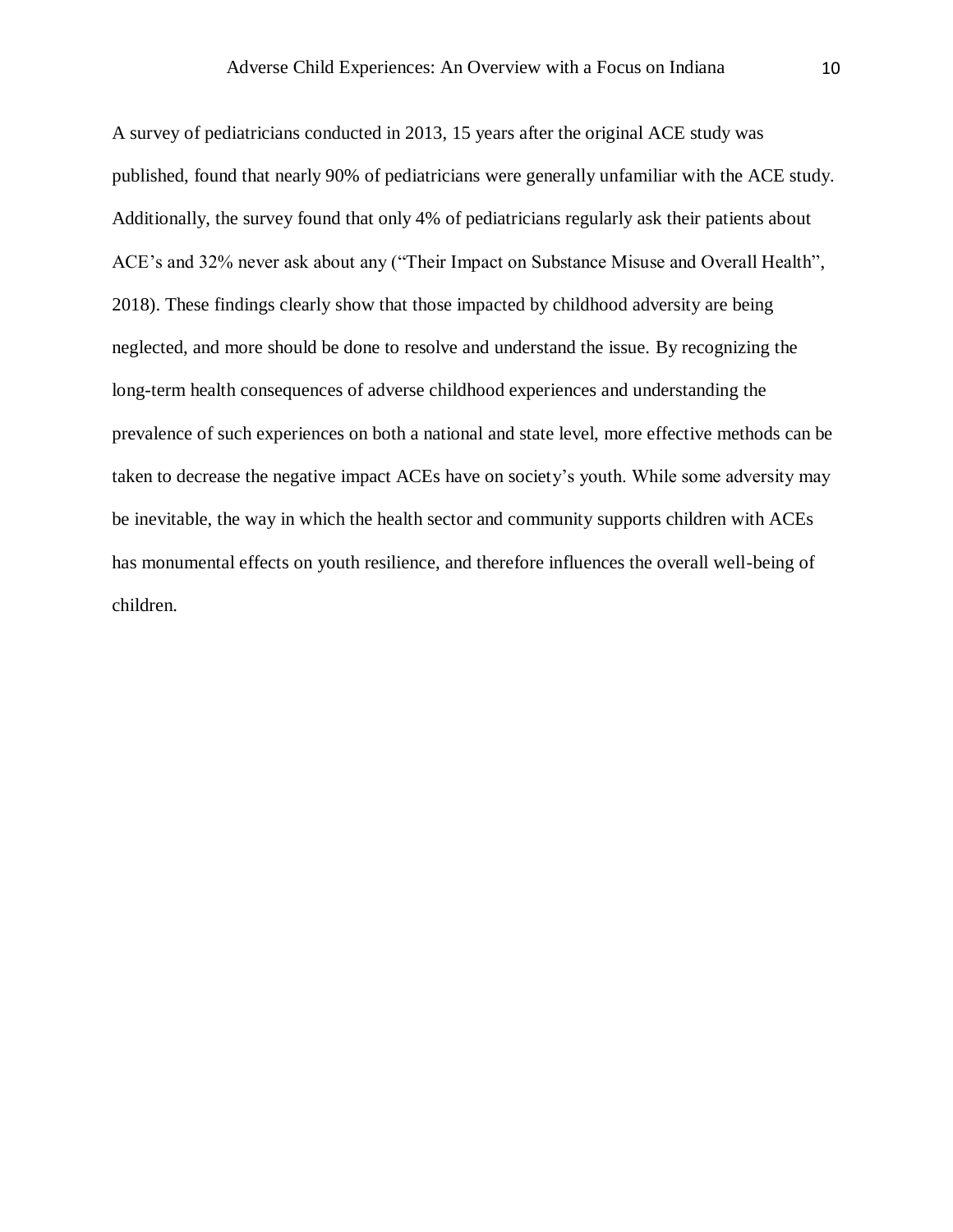#### References

- Adverse Childhood Experiences and Their Impact on Substance Misuse and Overall Health (pp. 1- 10, Rep.). (2018). Indianapolis, IN: Center for Health Policy at Indiana University.
- America's Health Rankings. (2018). Retrieved May 11, 2019, from

https://www.americashealthrankings.org/explore/health-of-women-and-

children/measure/ACEs/state/IN

- Bethell, CD, Davis, MB, Gombojav, N, Stumbo, S, Powers, K. Issue Brief: Adverse Childhood Experiences Among US Children, Child and Adolescent Health Measurement Initiative, Johns Hopkins Bloomberg School of Public Health, October 2017: cahmi.org/projects/adversechildhood-experiences-aces
- CDC-Kaiser ACE Study. (2019, April 2). Retrieved May 11, 2019, from https://www.cdc.gov/violenceprevention/childabuseandneglect/acestudy/about.html
- Feedback Inhibition. (n.d.). Retrieved May 11, 2019, from https://www.merriamwebster.com/dictionary/feedback inhibition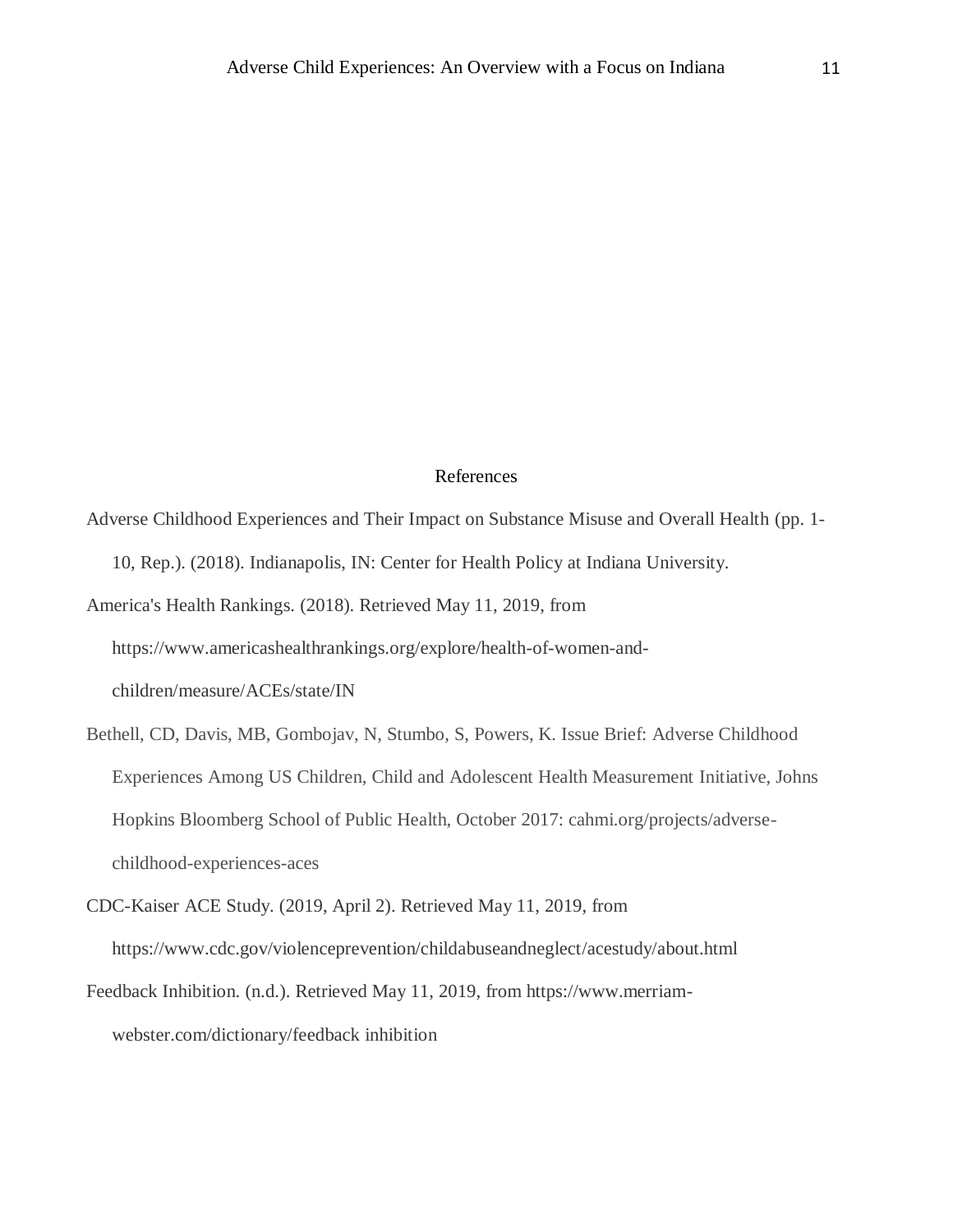- Felitti, V. J., Anda, R. F., Nordenberg, D., Williamson, D. F., Spitz, A. M., Edwards, V., . . . Marks, J. S. (1998). Relationship of Childhood Abuse and Household Dysfunction to Many of the Leading Causes of Death in Adults. *American Journal of Preventive Medicine,14*(4), 245-258. doi:10.1016/s0749-3797(98)00017-8
- Harris, N. B., M.D. (2018). *The Deepest Well: Healing the Long-Term Effects of Childhood Adversity*. New York, NY: Houghton Mifflin Harcourt.
- Indiana Child Well-Being Data: The Case for Promoting School Mental Health (Rep.). (2015). Retrieved May 11, 2019, from Indiana School Mental Health Initiative website: https://lookupindiana.org/wp-content/uploads/2018/01/Why-Document-IUv2-003web.pdf
- Merrick, Ford, Ports, & Guinn. (2018). Prevalence of Adverse Childhood Experiences in the US. *Journal of American Medical Association Pediatrics*. Retrieved May 11, 2019, from https://www.practiceupdate.com/content/prevalence-of-adverse-childhood-experiences-in-theus/73638
- Sacks, V., M.P.P., Murphey, D., Ph.D., & Moore, K., Ph.D. (2014). *Adverse Child Experiences: National and State- Level Prevalence* (pp. 1-11, Issue brief No. 2014-28). Bethesda, MD: Child Trends.
- Silverman, T. (2018, November 12). Childhood Experiences Shape Our Futures- For Better and Worse. Retrieved May 11, 2019, from https://www.iyi.org/adverse-childhood-experiences/
- What is Epigenetics? Genetics Home Reference NIH. (2019, April 30). Retrieved May 11, 2019, from https://ghr.nlm.nih.gov/primer/howgeneswork/epigenome
- Who Needs to Pay Attention to the ACE Study. (2015, March 5). Retrieved May 11, 2019, from https://georgetownta.wordpress.com/2015/03/05/who-needs-to-pay-attention-to-the-ace-study/